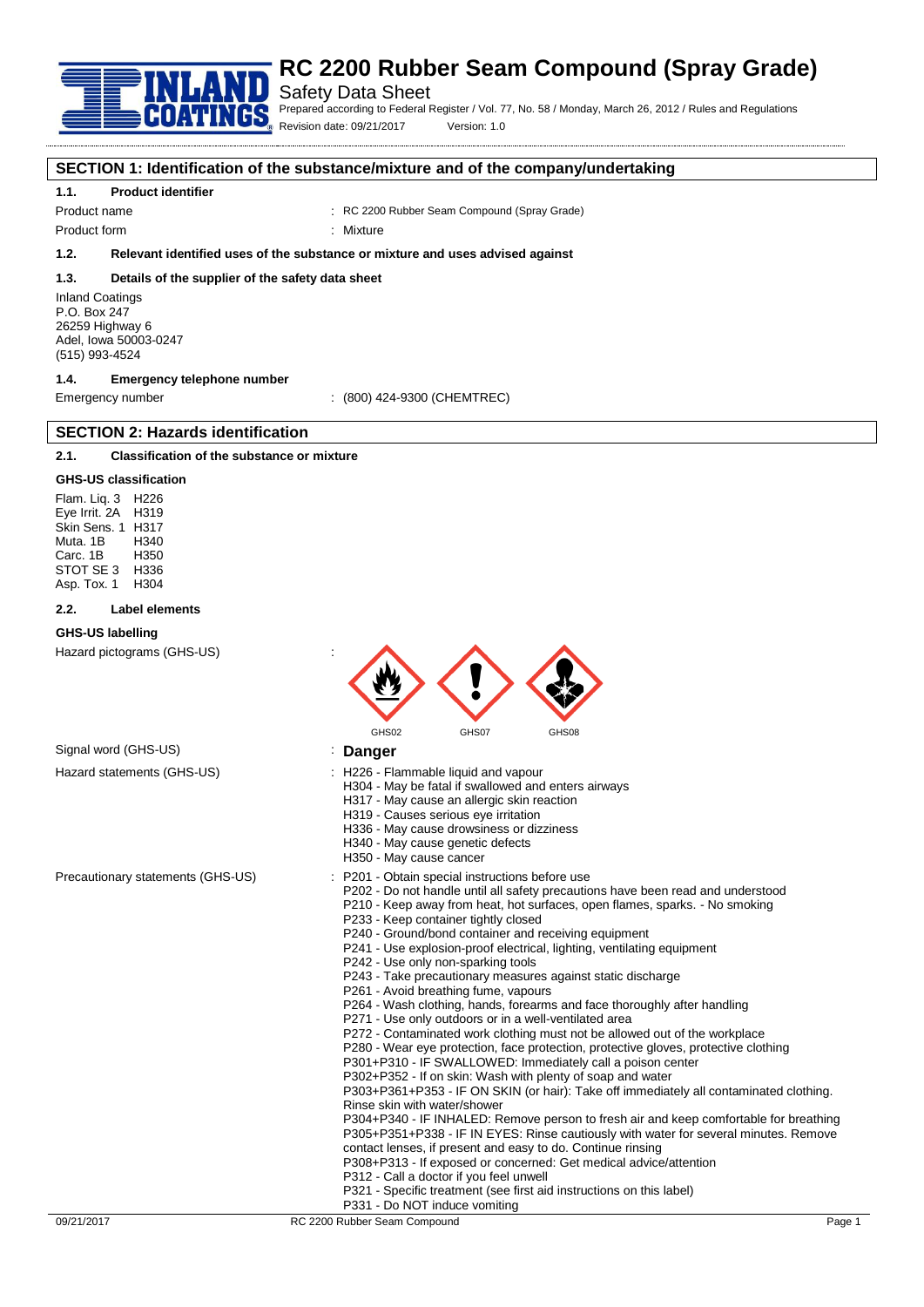Safety Data Sheet

Prepared according to Federal Register / Vol. 77, No. 58 / Monday, March 26, 2012 / Rules and Regulations

|      |                                       | P333+P313 - If skin irritation or rash occurs: Get medical advice/attention<br>P337+P313 - If eye irritation persists: Get medical advice/attention<br>P362+P364 - Take off contaminated clothing and wash it before reuse<br>P370+P378 - In case of fire: Use carbon dioxide (CO2), dry sand, foam to extinguish<br>P403+P233 - Store in a well-ventilated place. Keep container tightly closed<br>P403+P235 - Store in a well-ventilated place. Keep cool<br>P405 - Store locked up<br>P501 - Dispose of contents/container to a licensed hazardous-waste disposal contractor or<br>collection site except for empty clean containers which can be disposed of as non-hazardous<br>waste |
|------|---------------------------------------|--------------------------------------------------------------------------------------------------------------------------------------------------------------------------------------------------------------------------------------------------------------------------------------------------------------------------------------------------------------------------------------------------------------------------------------------------------------------------------------------------------------------------------------------------------------------------------------------------------------------------------------------------------------------------------------------|
| 2.3. | Other hazards                         |                                                                                                                                                                                                                                                                                                                                                                                                                                                                                                                                                                                                                                                                                            |
|      | Other hazards not contributing to the | None under normal conditions.                                                                                                                                                                                                                                                                                                                                                                                                                                                                                                                                                                                                                                                              |

#### classification

#### **2.4. Unknown acute toxicity (GHS US)**

No data available

|  |  |  | <b>SECTION 3: Composition/information on ingredients</b> |
|--|--|--|----------------------------------------------------------|
|--|--|--|----------------------------------------------------------|

#### **3.1. Substance**

Not applicable

#### **3.2. Mixture**

| <b>Name</b>                                                        | <b>Product identifier</b> | %          |
|--------------------------------------------------------------------|---------------------------|------------|
| Petroleum distillates, hydrotreated light                          | (CAS No) 64742-47-8       | $20 - 30$  |
| Solvent naphtha, petroleum, light aromatic                         | (CAS No) 64742-95-6       | $10 - 20$  |
| Titanium dioxide                                                   | (CAS No) 13463-67-7       | $10 - 15$  |
| Benzene, 1,2,4-trimethyl-                                          | (CAS No) 95-63-6          | $4 - 7$    |
| Nonane                                                             | (CAS No) 111-84-2         | $1 - 2$    |
| Ceramic microspheres                                               | (CAS No) 66402-68-4       | $5 - 10$   |
| Isobutyl alcohol                                                   | (CAS No) 78-83-1          | $0.1 - .3$ |
| Bis(1,2,2,6,6-pentamethyl-4-piperidyl) sebacate                    | (CAS No) 41556-26-7       | $0.1 - .4$ |
| Decanedioic acid, methyl 1,2,2,6,6-pentamethyl-4-piperidinyl ester | (CAS No) 82919-37-7       | $0.1 - .2$ |

# **SECTION 4: First aid measures 4.1. Description of first aid measures** First-aid measures general interest of the state of the sposed or concerned, get medical attention/advice. Show this safety data sheet to the doctor in attendance. Wash contaminated clothing before re-use. Never give anything to an unconscious person. First-aid measures after inhalation : IF INHALED: Remove to fresh air and keep at rest in a position comfortable for breathing. Get medical attention. If breathing is difficult, supply oxygen. If breathing has stopped, give artificial respiration. First-aid measures after skin contact : IF ON SKIN (or clothing): Remove affected clothing and wash all exposed skin with water for at least 15 minutes. Get medical attention immediately. First-aid measures after eye contact : IF IN EYES: Immediately flush with plenty of water for at least 15 minutes. Remove contact lenses if present and easy to do so. Get medical attention immediately. Continue rinsing. First-aid measures after ingestion : IF SWALLOWED: rinse mouth thoroughly. Do not induce vomiting without advice from poison control center or medical professional. Get medical attention immediately. **4.2. Most important symptoms and effects, both acute and delayed** Symptoms/injuries **Symptoms**/injuries **ancerered and enters airways.** Symptoms/injuries airways. Causes serious eye irritation. Symptoms/injuries after inhalation : May cause irritation and damage to respiratory tissues. May cause drowsiness or dizziness. Symptoms/injuries after skin contact : May cause an allergic skin reaction. Symptoms/injuries after eye contact : Causes serious eye irritation. Symptoms/injuries after ingestion : May cause gastrointestinal irritation. Chronic symptoms : May cause cancer. May cause genetic defects. **4.3. Indication of any immediate medical attention and special treatment needed** No additional information available **SECTION 5: Firefighting measures**

| 5.1.<br><b>Extinguishing media</b>                            |                                                             |     |
|---------------------------------------------------------------|-------------------------------------------------------------|-----|
| Suitable extinguishing media                                  | : Foam. Dry powder. Carbon dioxide.                         |     |
| Unsuitable extinguishing media                                | : Do not use a heavy water stream.                          |     |
| 5.2.<br>Special hazards arising from the substance or mixture |                                                             |     |
| Fire hazard                                                   | : This product is flammable.                                |     |
| <b>Explosion hazard</b>                                       | : May create vapor/air explosion hazard in confined spaces. |     |
| 09/21/2017                                                    | RC 2200 Rubber Seam Compound                                | 2/9 |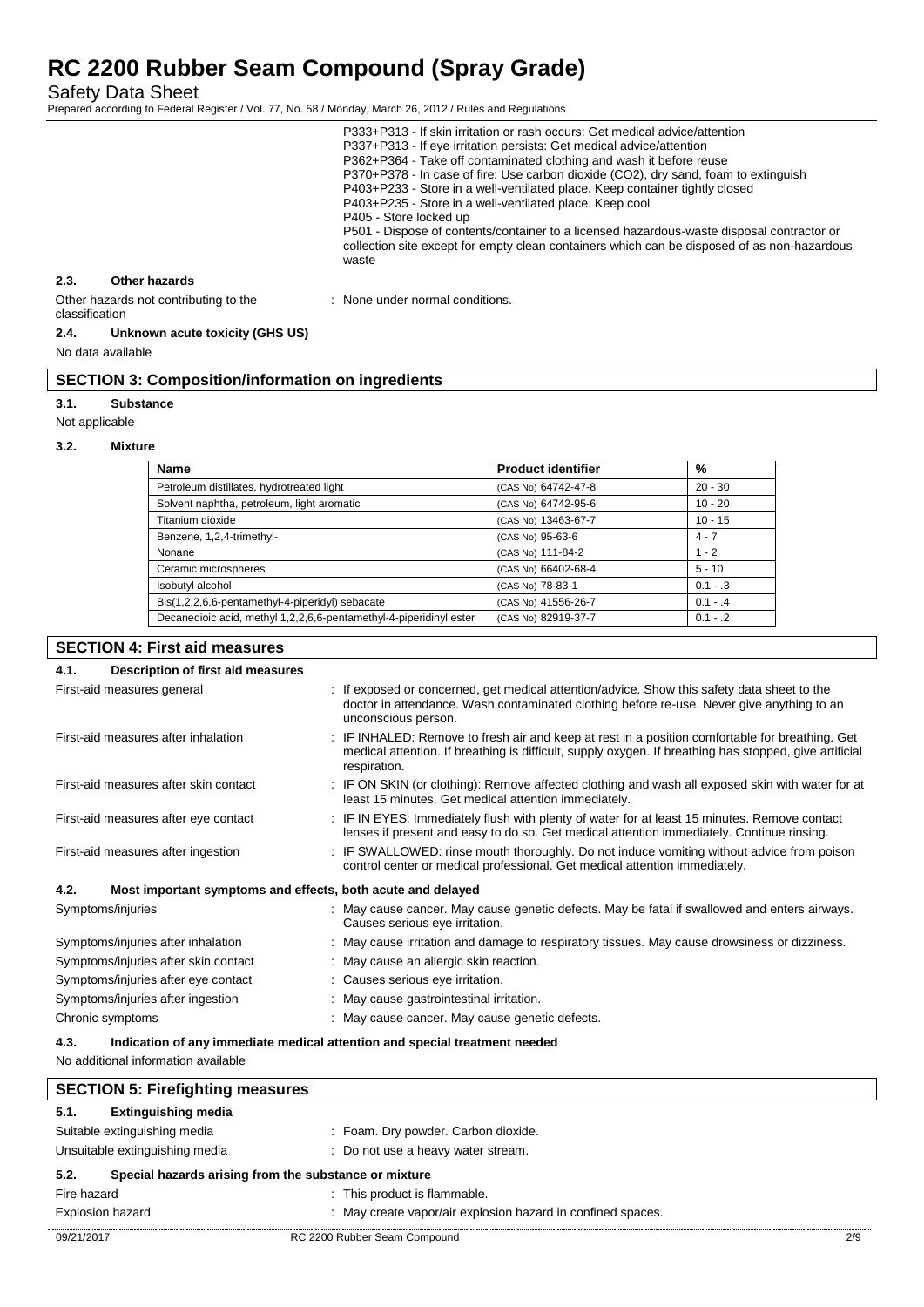Safety Data Sheet

Prepared according to Federal Register / Vol. 77, No. 58 / Monday, March 26, 2012 / Rules and Regulations

| Reactivity                                    | : Flammable liquid and vapour.                                                                                                                                                                                                                                                              |
|-----------------------------------------------|---------------------------------------------------------------------------------------------------------------------------------------------------------------------------------------------------------------------------------------------------------------------------------------------|
| <b>Advice for firefighters</b><br>5.3.        |                                                                                                                                                                                                                                                                                             |
| Firefighting instructions                     | : Use water spray or fog for cooling exposed containers. Exercise caution when fighting any<br>chemical fire. Do not dispose of fire-fighting water in the environment. Vapors are heavier than<br>air and may travel long distances along the ground to an ignition source and flash back. |
| Protection during firefighting                | : Do not enter fire area without proper protective equipment, including respiratory protection.                                                                                                                                                                                             |
| <b>SECTION 6: Accidental release measures</b> |                                                                                                                                                                                                                                                                                             |
| 6.1.                                          | Personal precautions, protective equipment and emergency procedures                                                                                                                                                                                                                         |
| General measures                              | : Remove ignition sources. Keep upwind.                                                                                                                                                                                                                                                     |
| For non-emergency personnel<br>6.1.1.         |                                                                                                                                                                                                                                                                                             |
| Protective equipment                          | : Wear Protective equipment as described in Section 8.                                                                                                                                                                                                                                      |
| Emergency procedures                          | : Evacuate unnecessary personnel.                                                                                                                                                                                                                                                           |

# **6.1.2. For emergency responders**

Protective equipment **interval of the suitable protective clothing**, gloves and eye or face protection. Approved supplied-air respirator, in case of emergency.

heat, hot surfaces, sparks, open flames and other ignition sources. No smoking.

# **6.2. Environmental precautions**

Prevent entry to sewers and public waters. Notify authorities if liquid enters sewers or public waters. Avoid release to the environment.

| 6.3.                                   | Methods and material for containment and cleaning up                                                                                                                                                 |  |  |
|----------------------------------------|------------------------------------------------------------------------------------------------------------------------------------------------------------------------------------------------------|--|--|
| For containment                        | : Contain any spills with dikes or absorbents to prevent migration and entry into sewers or<br>streams.                                                                                              |  |  |
| Methods for cleaning up                | : Soak up spills with inert solids, such as clay or diatomaceous earth as soon as possible. Place<br>in a suitable container for disposal in accordance with the waste regulations (see Section 13). |  |  |
| 6.4.<br>Reference to other sections    |                                                                                                                                                                                                      |  |  |
| No additional information available    |                                                                                                                                                                                                      |  |  |
| <b>SECTION 7: Handling and storage</b> |                                                                                                                                                                                                      |  |  |
|                                        |                                                                                                                                                                                                      |  |  |

# **7.1. Precautions for safe handling** Precautions for safe handling : Wash hands and other exposed areas with mild soap and water before eating, drinking or smoking and when leaving work. Do not handle until all safety precautions have been read and understood. Handle in accordance with good industrial hygiene and safety procedures. Keep container closed when not in use. Keep away from heat, hot surfaces, sparks, open flames and other ignition sources. No smoking. **7.2. Conditions for safe storage, including any incompatibilities** Storage conditions **Store in dry**, well-ventilated area. Keep container closed when not in use. Keep away from

# **SECTION 8: Exposure controls/personal protection**

## **8.1. Control parameters**

| Petroleum distillates, hydrotreated light (64742-47-8)  |                                                                                |
|---------------------------------------------------------|--------------------------------------------------------------------------------|
| Remark (ACGIH)                                          | OELs not established                                                           |
| Remark (OSHA)                                           | OELs not established                                                           |
| Nonane (111-84-2)                                       |                                                                                |
| ACGIH TWA (ppm)                                         | 200                                                                            |
| Remark (ACGIH)                                          | Threshold Limit Values (TLV Basis) Critical Effects -<br><b>CNS</b> Impairment |
| OSHA PEL (TWA) (mg/m <sup>3</sup> )                     | 1050                                                                           |
| OSHA PEL (TWA) (ppm)                                    | 200                                                                            |
| Solvent naphtha, petroleum, light aromatic (64742-95-6) |                                                                                |
| Remark (ACGIH)                                          | OELs not established                                                           |
| Remark (OSHA)                                           | OELs not established                                                           |
| Silica: Crystalline, quartz (14808-60-7)                |                                                                                |
|                                                         |                                                                                |
| ACGIH TWA (mg/m <sup>3</sup> )                          | 0.025 (respirable fraction)                                                    |
| OSHA PEL (TWA) (mg/m <sup>3</sup> )                     | (30)/(%SiO2 + 2) total dust; (10)/(%SiO2 + 2)<br>respirable fraction           |
| OSHA PEL (TWA) (ppm)                                    | $(250)/(%SiO2 + 5)$ respirable fraction                                        |
|                                                         |                                                                                |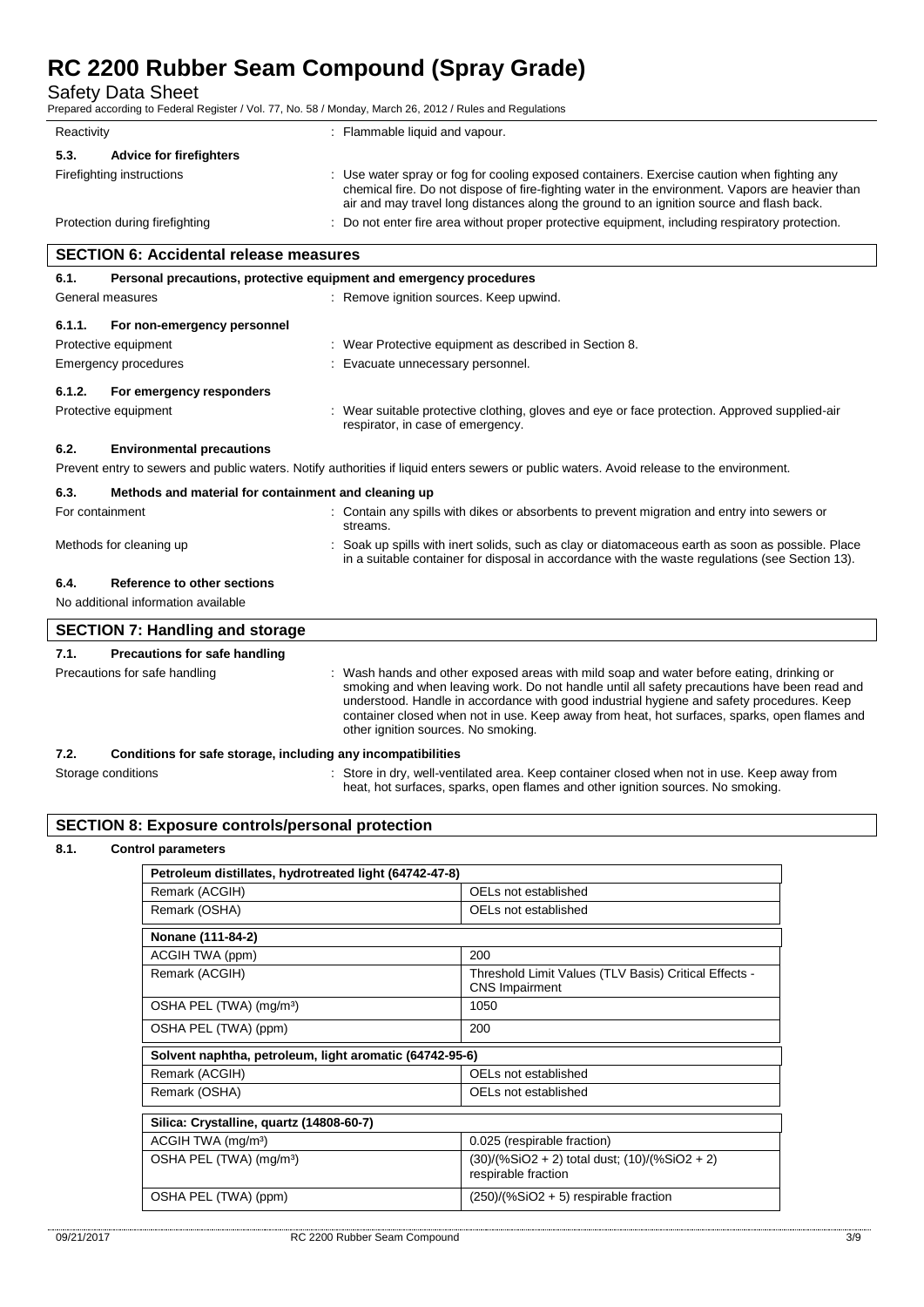Safety Data Sheet

Prepared according to Federal Register / Vol. 77, No. 58 / Monday, March 26, 2012 / Rules and Regulations

| Titanium dioxide (13463-67-7)                                                   |                      |
|---------------------------------------------------------------------------------|----------------------|
| ACGIH TWA (mg/m <sup>3</sup> )                                                  | 10                   |
| OSHA PEL (TWA) (mg/m <sup>3</sup> )                                             | 15 total dust        |
| Ceramic materials and wares, chemicals (66402-68-4)                             |                      |
| Remark (ACGIH)                                                                  | OELs not established |
| Remark (OSHA)                                                                   | OELs not established |
| Isobutyl alcohol (78-83-1)                                                      |                      |
| ACGIH TWA (ppm)                                                                 | 50                   |
| OSHA PEL (TWA) (mg/m <sup>3</sup> )                                             | 300                  |
| OSHA PEL (TWA) (ppm)                                                            | 100                  |
| Benzene, 1,2,4-trimethyl- (95-63-6)                                             |                      |
| Remark (ACGIH)                                                                  | OELs not established |
| Remark (OSHA)                                                                   | OELs not established |
| Bis(1,2,2,6,6-pentamethyl-4-piperidyl) sebacate (41556-26-7)                    |                      |
| Remark (ACGIH)                                                                  | OELs not established |
| Remark (OSHA)                                                                   | OELs not established |
| Decanedioic acid, methyl 1,2,2,6,6-pentamethyl-4-piperidinyl ester (82919-37-7) |                      |
| Remark (ACGIH)                                                                  | OELs not established |
| Remark (OSHA)                                                                   | OELs not established |

# **8.2. Exposure controls**

Appropriate engineering controls : Provide adequate general and local exhaust ventilation. Use process enclosures, local exhaust ventilation, or other engineering controls to control airborne levels below recommended exposure limits. Use explosion-proof equipment with flammable materials. Ensure adequate ventilation, especially in confined areas.

clothing. Insufficient ventilation: wear respiratory protection.

Personal protective equipment : Gloves. Protective goggles. Wear chemically impervious apron over labcoat and full coverage

Hand protection state of the state of the entire of the sistem of this material when prolonged or repeated contact could occur. Gloves should be classified under Standard EN 374 or ASTM F1296. Suggested glove materials are: Neoprene, Nitrile/butadiene rubber, Polyethylene, Ethyl vinyl alcohol laminate, PVC or vinyl. Suitable gloves for this specific application can be recommended by the glove supplier. Change contaminated gloves immediately.

Eye protection **including the matter of the system** of the Wear eye protection, including chemical splash goggles and a face shield when possibility exists for eye contact due to spraying liquid or airborne particles.

Skin and body protection : Wear long sleeves, and chemically impervious PPE/coveralls to minimize bodily exposure.

Respiratory protection : Wear a NIOSH-approved (or equivalent) full-facepiece airline respirator in the positive pressure mode with emergency escape provisions. In case of inadequate ventilation or risk of inhalation of vapors, use suitable respiratory equipment with gas filter (type A2). Use a positive-pressure air-supplied respirator if there is any potential for an uncontrolled release, exposure levels are not known, or any other circumstances where air-purifying respirators may not provide adequate protection.

# **SECTION 9: Physical and chemical properties**

| 9.1.                                       | Information on basic physical and chemical properties |  |
|--------------------------------------------|-------------------------------------------------------|--|
| Physical state                             | : Liquid                                              |  |
| Color                                      | : No data available.                                  |  |
| Odor                                       | : Slight hydrocarbon odor.                            |  |
| <b>Odor Threshold</b>                      | : No data available                                   |  |
| рH                                         | : No data available                                   |  |
| Relative evaporation rate (butylacetate=1) | : No data available                                   |  |
| Melting point                              | : No data available                                   |  |
| Freezing point                             | : No data available                                   |  |
| Boiling point                              | : $154.4 - 178.3$ °C (310-353 °F)                     |  |
| Flash point                                | : $38.3 - 39.4$ °C (101-103°F)                        |  |
| Auto-ignition temperature                  | : 230 °C (450°F)                                      |  |
|                                            |                                                       |  |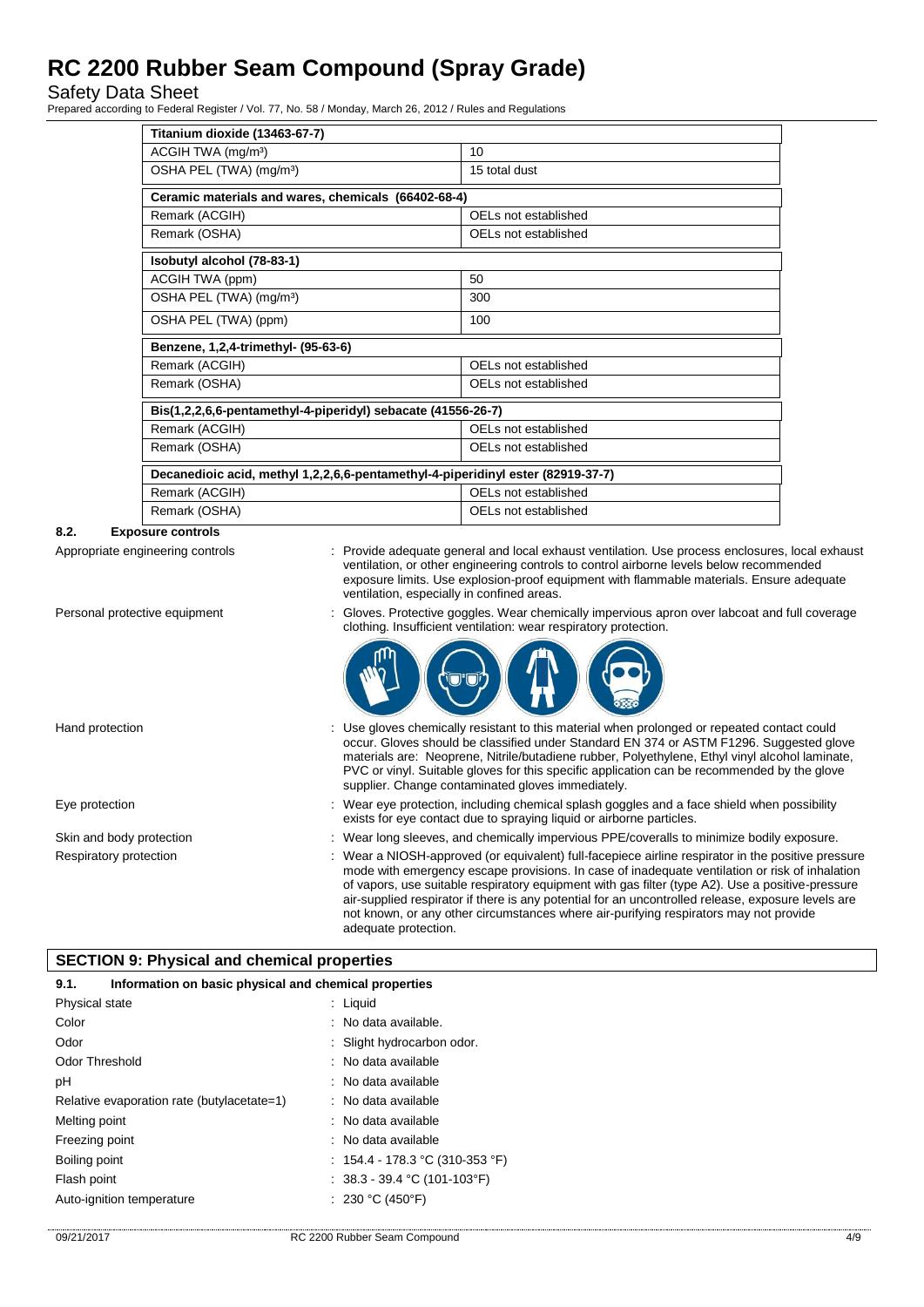Safety Data Sheet

Prepared according to Federal Register / Vol. 77, No. 58 / Monday, March 26, 2012 / Rules and Regulations

| Decomposition temperature        | : No data available                          |
|----------------------------------|----------------------------------------------|
| Flammability (solid, gas)        | : No data available                          |
| Vapour pressure                  | : 2 mm Hg at 20 $\degree$ C (68 $\degree$ F) |
| Relative vapour density at 20 °C | $:$ Heavier than air                         |
| Relative density                 | : 1.03                                       |
| Solubility                       | : Water: Negligible                          |
| Log Pow                          | : No data available                          |
| Log Kow                          | : No data available                          |
| Viscosity, kinematic             | : No data available                          |
| Viscosity, dynamic               | : No data available                          |
| <b>Explosive properties</b>      | : No data available                          |
| Oxidising properties             | : No data available                          |
| <b>Explosive limits</b>          | : No data available                          |
| <b>Other information</b><br>9.2. |                                              |
| VOC content                      | ∶ 505 q/l                                    |

### **SECTION 10: Stability and reactivity**

### **10.1. Reactivity**

Flammable liquid and vapour.

# **10.2. Chemical stability**

No data available.

#### **10.3. Possibility of hazardous reactions**

No data available.

# **10.4. Conditions to avoid**

No flames, no sparks. Eliminate all sources of ignition. Heat. Prevent vapor accumulation.

#### **10.5. Incompatible materials**

Strong acids. Strong alkalis. Oxidizing agents.

#### **10.6. Hazardous decomposition products**

No data available.

### **SECTION 11: Toxicological information**

# **11.1. Information on toxicological effects**

| Acute toxicity                                          | : Not classified |
|---------------------------------------------------------|------------------|
| Petroleum distillates, hydrotreated light (64742-47-8)  |                  |
| LD50 oral rat                                           | > 5000 mg/kg     |
| LD50 dermal rabbit                                      | > 2000 mg/kg     |
| LC50 inhalation rat (mg/l)                              | $> 5.2$ mg/l/4h  |
| Nonane (111-84-2)                                       |                  |
| LC50 inhalation rat (ppm)                               | 3200 ppm/4h      |
| Solvent naphtha, petroleum, light aromatic (64742-95-6) |                  |
| LD50 dermal rabbit                                      | > 2000 mg/kg     |
| LC50 inhalation rat (ppm)                               | 3400 ppm/4h      |
| Titanium dioxide (13463-67-7)                           |                  |
| LD50 oral rat                                           | > 10000 mg/kg    |
| Isobutyl alcohol (78-83-1)                              |                  |
| LD50 oral rat                                           | 2460 mg/kg       |
| LD50 dermal rabbit                                      | 3400 mg/kg       |
| LC50 inhalation rat (mg/l)                              | $> 6.5$ mg/l/4h  |
| Benzene, 1,2,4-trimethyl- (95-63-6)                     |                  |
| LD50 oral rat                                           | 3280 mg/kg       |
| LD50 dermal rabbit                                      | > 3160 mg/kg     |
| ATE CLP (gases)                                         | 4500.000 ppmv/4h |
| ATE CLP (vapours)                                       | 11.000 mg/l/4h   |
| ATE CLP (dust, mist)                                    | 1.500 mg/l/4h    |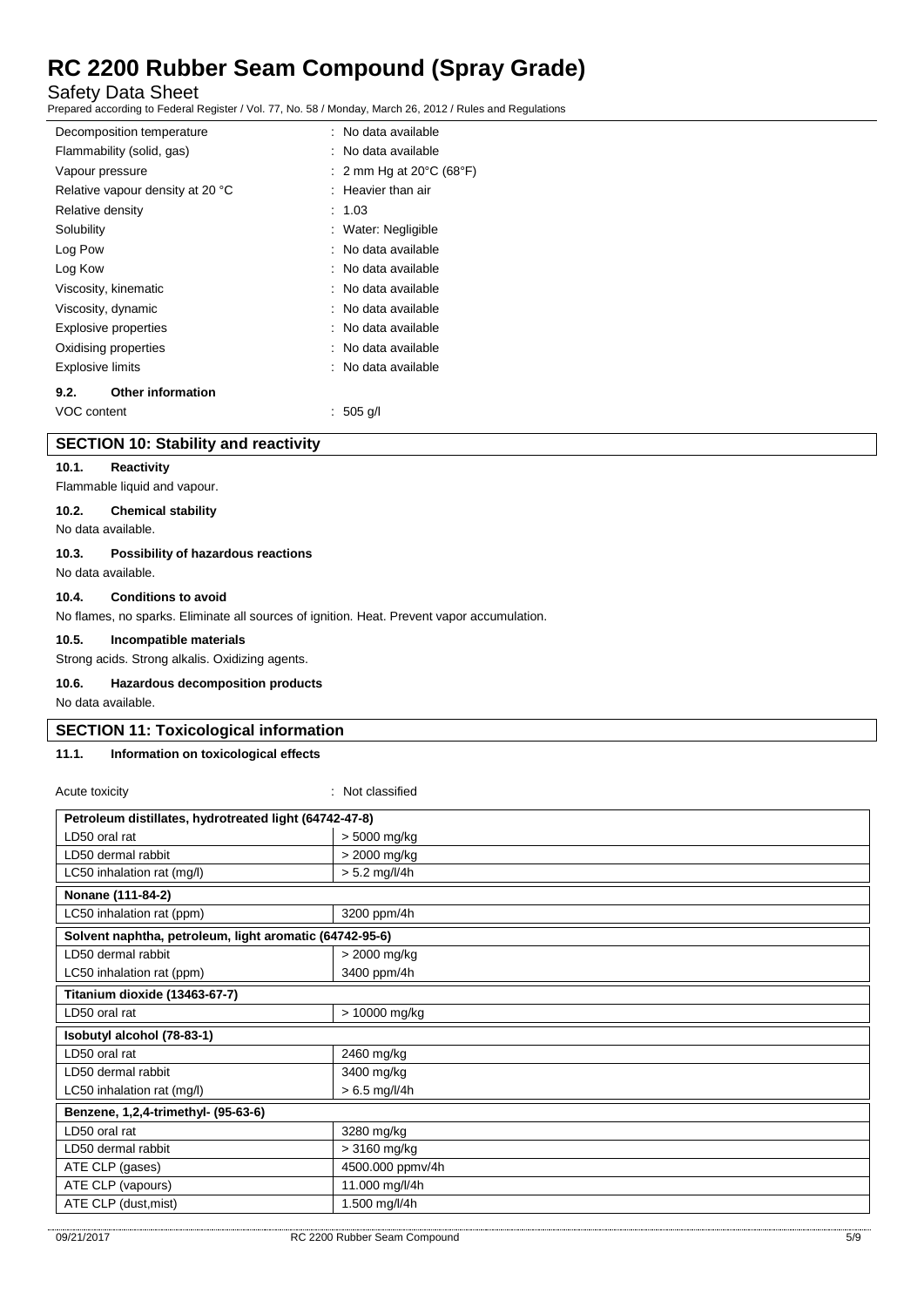Safety Data Sheet

Prepared according to Federal Register / Vol. 77, No. 58 / Monday, March 26, 2012 / Rules and Regulations

| Bis(1,2,2,6,6-pentamethyl-4-piperidyl) sebacate (41556-26-7) |                                                                                                                                                                        |  |
|--------------------------------------------------------------|------------------------------------------------------------------------------------------------------------------------------------------------------------------------|--|
| LD50 oral rat                                                | 2615 mg/kg                                                                                                                                                             |  |
| Skin corrosion/irritation                                    | Not classified                                                                                                                                                         |  |
| Serious eye damage/irritation                                | Causes serious eye irritation.                                                                                                                                         |  |
| Respiratory or skin sensitisation                            | May cause an allergic skin reaction.                                                                                                                                   |  |
| Germ cell mutagenicity                                       | May cause genetic defects.                                                                                                                                             |  |
| Carcinogenicity                                              | May cause cancer.                                                                                                                                                      |  |
| Silica: Crystalline, quartz (14808-60-7)                     |                                                                                                                                                                        |  |
| IARC group                                                   | 1 - Carcinogenic to humans                                                                                                                                             |  |
| Titanium dioxide (13463-67-7)                                |                                                                                                                                                                        |  |
| IARC group                                                   | 2B - Possibly carcinogenic to humans                                                                                                                                   |  |
| Reproductive toxicity                                        | Not classified                                                                                                                                                         |  |
| Specific target organ toxicity (single exposure)             | May cause drowsiness or dizziness.                                                                                                                                     |  |
| Specific target organ toxicity (repeated<br>exposure)        | : Not classified                                                                                                                                                       |  |
| Aspiration hazard                                            | : May be fatal if swallowed and enters airways.                                                                                                                        |  |
| Symptoms/injuries after inhalation                           | May cause irritation and damage to respiratory tissues. May cause drowsiness or dizziness.                                                                             |  |
| Symptoms/injuries after skin contact                         | May cause an allergic skin reaction.                                                                                                                                   |  |
| Symptoms/injuries after eye contact                          | Causes serious eye irritation.                                                                                                                                         |  |
| Symptoms/injuries after ingestion                            | May cause gastrointestinal irritation.                                                                                                                                 |  |
| Chronic symptoms                                             | May cause cancer. May cause genetic defects.                                                                                                                           |  |
|                                                              |                                                                                                                                                                        |  |
| <b>SECTION 12: Ecological information</b>                    |                                                                                                                                                                        |  |
| 12.1.<br><b>Toxicity</b>                                     |                                                                                                                                                                        |  |
| Ecology - general                                            | Aquatic toxicity rating not determined. All possible measures should be taken to prevent<br>release into the environment.                                              |  |
| 12.2.<br>Persistence and degradability                       |                                                                                                                                                                        |  |
| RC 2200 Rubber Seam Compound                                 |                                                                                                                                                                        |  |
| Persistence and degradability                                | Not established.                                                                                                                                                       |  |
| 12.3.<br><b>Bioaccumulative potential</b>                    |                                                                                                                                                                        |  |
| No additional information available                          |                                                                                                                                                                        |  |
| 12.4.<br><b>Mobility in soil</b>                             |                                                                                                                                                                        |  |
| No additional information available                          |                                                                                                                                                                        |  |
|                                                              |                                                                                                                                                                        |  |
| 12.5.<br>Other adverse effects                               |                                                                                                                                                                        |  |
| No additional information available                          |                                                                                                                                                                        |  |
| <b>SECTION 13: Disposal considerations</b>                   |                                                                                                                                                                        |  |
| 13.1.<br>Waste treatment methods                             |                                                                                                                                                                        |  |
| Waste treatment methods                                      | : Do not discharge to public wastewater systems without permit of pollution control authorities.<br>No discharge to surface waters is allowed without an NPDES permit. |  |
| Waste disposal recommendations                               | Dispose in a safe manner in accordance with local/national regulations.                                                                                                |  |
| <b>SECTION 14: Transport information</b>                     |                                                                                                                                                                        |  |
| In accordance with DOT                                       |                                                                                                                                                                        |  |
|                                                              |                                                                                                                                                                        |  |
| Transport document description                               | : UN1263 Paint (including paint, lacquer, enamel, stain, shellac solutions, varnish, polish, liquid<br>filler, and liquid lacquer base), 3, III                        |  |
| UN-No.(DOT)                                                  | 1263                                                                                                                                                                   |  |
| DOT NA no.                                                   | <b>UN1263</b>                                                                                                                                                          |  |
| Proper Shipping Name (DOT)                                   | Paint                                                                                                                                                                  |  |
|                                                              | including paint, lacquer, enamel, stain, shellac solutions, varnish, polish, liquid filler, and liquid<br>lacquer base                                                 |  |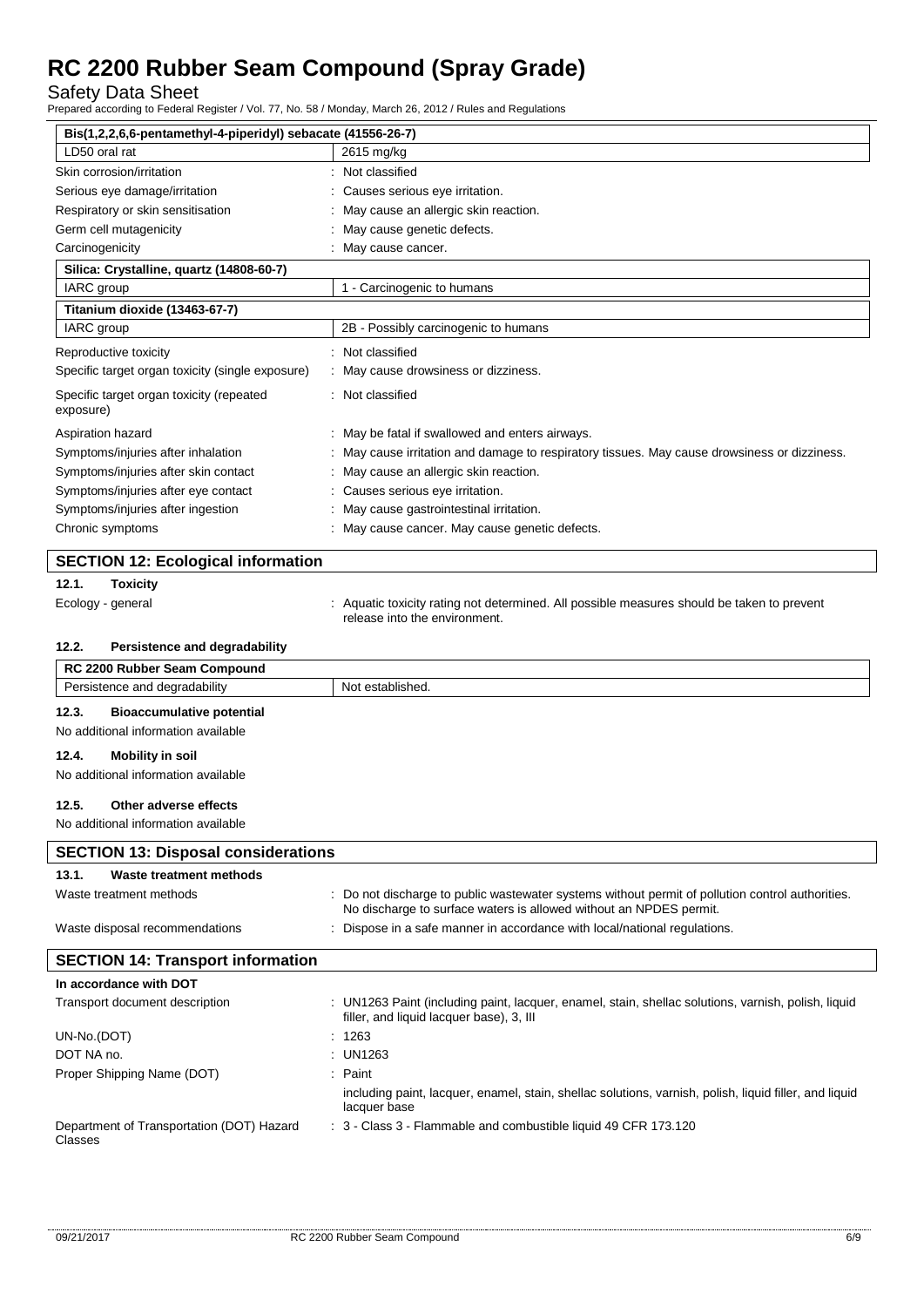Safety Data Sheet

Prepared according to Federal Register / Vol. 77, No. 58 / Monday, March 26, 2012 / Rules and Regulations

| Hazard labels (DOT)                                                       | : 3 - Flammable liquid                                                                                                                                                                                                                                                                                                                                                                                              |
|---------------------------------------------------------------------------|---------------------------------------------------------------------------------------------------------------------------------------------------------------------------------------------------------------------------------------------------------------------------------------------------------------------------------------------------------------------------------------------------------------------|
|                                                                           |                                                                                                                                                                                                                                                                                                                                                                                                                     |
| Packing group (DOT)                                                       | : III - Minor Danger                                                                                                                                                                                                                                                                                                                                                                                                |
| DOT Quantity Limitations Passenger aircraft/rail : 5 L<br>(49 CFR 173.27) |                                                                                                                                                                                                                                                                                                                                                                                                                     |
| DOT Quantity Limitations Cargo aircraft only (49 : 60 L<br>CFR 175.75)    |                                                                                                                                                                                                                                                                                                                                                                                                                     |
| DOT Vessel Stowage Location                                               | : B - (i) The material may be stowed "on deck" or "under deck" on a cargo vessel and on a<br>passenger vessel carrying a number of passengers limited to not more than the larger of 25<br>passengers, or one passenger per each 3 m of overall vessel length; and (ii) "On deck only" on<br>passenger vessels in which the number of passengers specified in paragraph $(k)(2)(i)$ of this<br>section is exceeded. |
| <b>Additional information</b>                                             |                                                                                                                                                                                                                                                                                                                                                                                                                     |
| Other information                                                         | : No supplementary information available.                                                                                                                                                                                                                                                                                                                                                                           |
|                                                                           |                                                                                                                                                                                                                                                                                                                                                                                                                     |

### **Transport by sea**

No additional information available

### **Air transport**

No additional information available

# **SECTION 15: Regulatory information**

### **15.1. US Federal regulations**

| <b>RC 2200 Rubber Seam Compound</b>                                                                                                                          |                                                                                   |  |
|--------------------------------------------------------------------------------------------------------------------------------------------------------------|-----------------------------------------------------------------------------------|--|
| All chemical substances in this product are listed in the EPA (Environment Protection Agency) TSCA (Toxic Substances Control Act) Inventory<br>or are exempt |                                                                                   |  |
| SARA Section 311/312 Hazard Classes                                                                                                                          | Immediate (acute) health hazard<br>Delayed (chronic) health hazard<br>Fire hazard |  |
| <b>Cumene (98-82-8)</b>                                                                                                                                      |                                                                                   |  |
| Listed on United States SARA Section 313                                                                                                                     |                                                                                   |  |
| <b>CERCLA RQ</b>                                                                                                                                             | 5000 lb                                                                           |  |
| Isobutyl alcohol (78-83-1)                                                                                                                                   |                                                                                   |  |
| <b>CERCLA RQ</b>                                                                                                                                             | 5000 lb                                                                           |  |
| Benzene, 1,2,4-trimethyl- (95-63-6)                                                                                                                          |                                                                                   |  |
| Listed on United States SARA Section 313                                                                                                                     |                                                                                   |  |
| Xylenes (o-, m-, p- isomers) (1330-20-7)                                                                                                                     |                                                                                   |  |
| Listed on United States SARA Section 313                                                                                                                     |                                                                                   |  |
| <b>CERCLA RQ</b>                                                                                                                                             | 100 lb                                                                            |  |

# **15.2. International regulations**

No additional information available

#### **15.3. US State regulations**

# **California Proposition 65**

WARNING: This product contains, or may contain, trace quantities of a substance(s) known to the state of California to cause cancer and/or reproductive toxicity

| <b>Cumene (98-82-8)</b>                                     |                                                                   |                                                                    |                                                                    |                                      |  |
|-------------------------------------------------------------|-------------------------------------------------------------------|--------------------------------------------------------------------|--------------------------------------------------------------------|--------------------------------------|--|
| U.S. - California -<br>Proposition 65 -                     | U.S. - California -<br>Proposition 65 -                           | U.S. - California -<br>Proposition 65 -                            | U.S. - California -<br>Proposition 65 -                            | No significance risk level<br>(NSRL) |  |
| Carcinogens List                                            | Developmental Toxicity                                            | Reproductive Toxicity -<br>Female                                  | Reproductive Toxicity -<br>Male                                    |                                      |  |
| Yes                                                         | No                                                                | No.                                                                | No.                                                                | <b>NA</b>                            |  |
| Silica: Crystalline, quartz (14808-60-7)                    |                                                                   |                                                                    |                                                                    |                                      |  |
| U.S. - California -<br>Proposition 65 -<br>Carcinogens List | U.S. - California -<br>Proposition 65 -<br>Developmental Toxicity | U.S. - California -<br>Proposition 65 -<br>Reproductive Toxicity - | U.S. - California -<br>Proposition 65 -<br>Reproductive Toxicity - | No significance risk level<br>(NSRL) |  |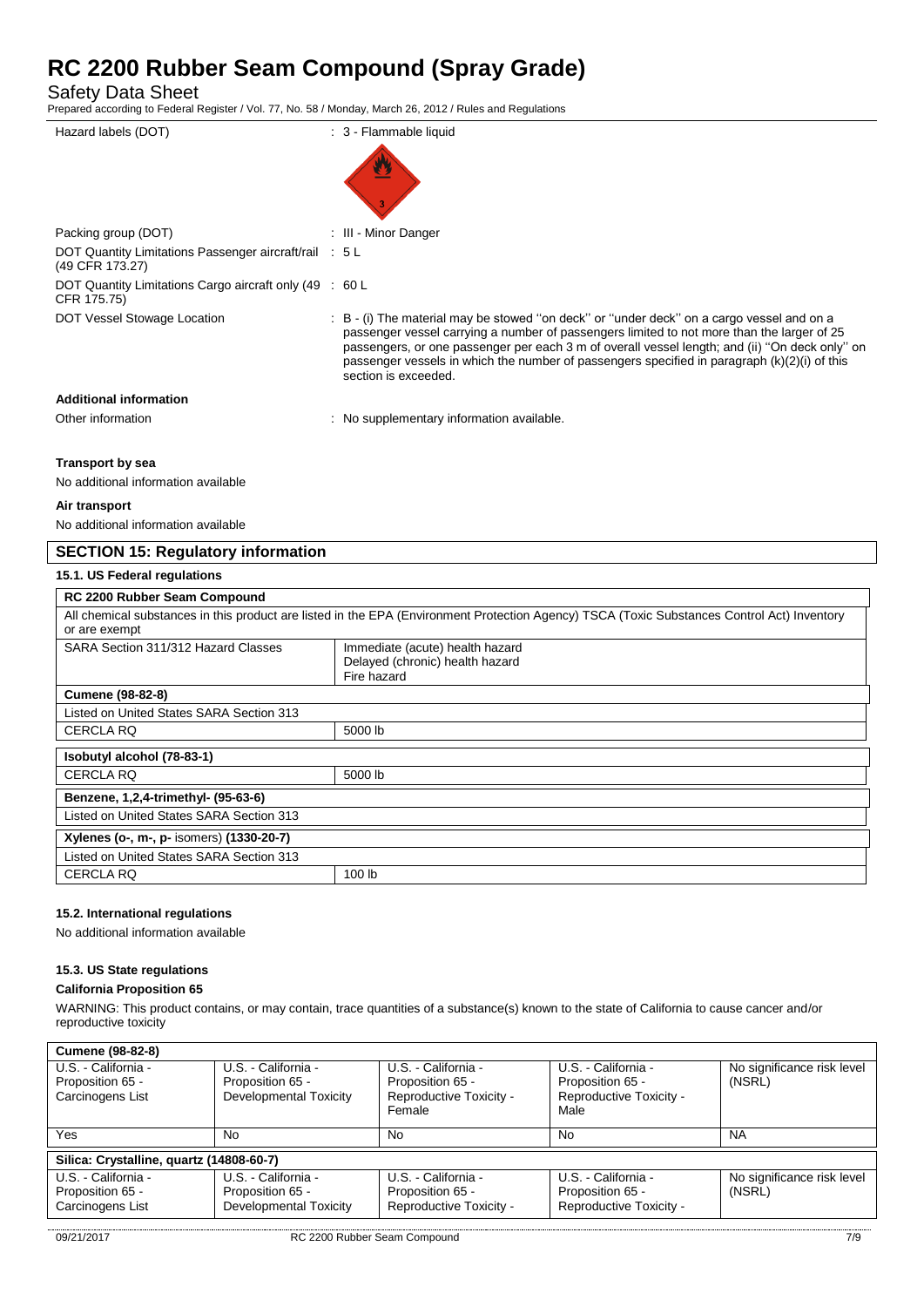Safety Data Sheet

Prepared according to Federal Register / Vol. 77, No. 58 / Monday, March 26, 2012 / Rules and Regulations

|                                                                                                                                     | Silica: Crystalline, quartz (14808-60-7)                              |                         |                         |                            |  |
|-------------------------------------------------------------------------------------------------------------------------------------|-----------------------------------------------------------------------|-------------------------|-------------------------|----------------------------|--|
|                                                                                                                                     |                                                                       | Female                  | Male                    |                            |  |
|                                                                                                                                     |                                                                       |                         |                         |                            |  |
| Yes                                                                                                                                 | No.                                                                   | No                      | No                      | <b>NA</b>                  |  |
|                                                                                                                                     |                                                                       |                         |                         |                            |  |
| Nickel oxide (1313-99-1)<br>U.S. California -                                                                                       | U.S. - California -                                                   | U.S. - California -     | U.S. - California -     | No significance risk level |  |
| Proposition 65 -                                                                                                                    | Proposition 65 -                                                      | Proposition 65 -        | Proposition 65 -        | (NSRL)                     |  |
| Carcinogens List                                                                                                                    | <b>Developmental Toxicity</b>                                         | Reproductive Toxicity - | Reproductive Toxicity - |                            |  |
|                                                                                                                                     |                                                                       | Female                  | Male                    |                            |  |
| Yes                                                                                                                                 | No.                                                                   | No.                     | <b>No</b>               | <b>NA</b>                  |  |
| Titanium dioxide (13463-67-7)                                                                                                       |                                                                       |                         |                         |                            |  |
| U.S. - California -                                                                                                                 | U.S. - California -                                                   | U.S. - California -     | U.S. - California -     | No significance risk level |  |
| Proposition 65 -                                                                                                                    | Proposition 65 -                                                      | Proposition 65 -        | Proposition 65 -        | (NSRL)                     |  |
| Carcinogens List                                                                                                                    | <b>Developmental Toxicity</b>                                         | Reproductive Toxicity - | Reproductive Toxicity - |                            |  |
|                                                                                                                                     |                                                                       | Female                  | Male                    |                            |  |
| Yes                                                                                                                                 | No                                                                    | <b>No</b>               | No.                     | <b>NA</b>                  |  |
| Nonane (111-84-2)                                                                                                                   |                                                                       |                         |                         |                            |  |
|                                                                                                                                     | U.S. - New Jersey - Right to Know Hazardous Substance List            |                         |                         |                            |  |
| U.S. - Massachusetts - Right To Know List                                                                                           |                                                                       |                         |                         |                            |  |
| U.S. - Pennsylvania - RTK (Right to Know) List                                                                                      |                                                                       |                         |                         |                            |  |
| Cumene (98-82-8)                                                                                                                    |                                                                       |                         |                         |                            |  |
| U.S. - Massachusetts - Right To Know List                                                                                           |                                                                       |                         |                         |                            |  |
|                                                                                                                                     | U.S. - New Jersey - Right to Know Hazardous Substance List            |                         |                         |                            |  |
|                                                                                                                                     | U.S. - Pennsylvania - RTK (Right to Know) - Environmental Hazard List |                         |                         |                            |  |
| Silica: Crystalline, quartz (14808-60-7)                                                                                            |                                                                       |                         |                         |                            |  |
|                                                                                                                                     | U.S. - New Jersey - Right to Know Hazardous Substance List            |                         |                         |                            |  |
| U.S. - Pennsylvania - RTK (Right to Know) List                                                                                      |                                                                       |                         |                         |                            |  |
| U.S. - Massachusetts - Right To Know List                                                                                           |                                                                       |                         |                         |                            |  |
| Nickel oxide (1313-99-1)                                                                                                            |                                                                       |                         |                         |                            |  |
| U.S. - Massachusetts - Right To Know List                                                                                           |                                                                       |                         |                         |                            |  |
|                                                                                                                                     | U.S. - New Jersey - Right to Know Hazardous Substance List            |                         |                         |                            |  |
|                                                                                                                                     | U.S. - Pennsylvania - RTK (Right to Know) - Environmental Hazard List |                         |                         |                            |  |
| Titanium dioxide (13463-67-7)                                                                                                       |                                                                       |                         |                         |                            |  |
| U.S. - Massachusetts - Right To Know List                                                                                           |                                                                       |                         |                         |                            |  |
| U.S. - Pennsylvania - RTK (Right to Know) List                                                                                      | U.S. - New Jersey - Right to Know Hazardous Substance List            |                         |                         |                            |  |
|                                                                                                                                     |                                                                       |                         |                         |                            |  |
|                                                                                                                                     | Silica, amorphous, precipitated and gel (112926-00-8)                 |                         |                         |                            |  |
|                                                                                                                                     | U.S. - New Jersey - Right to Know Hazardous Substance List            |                         |                         |                            |  |
| U.S. - Pennsylvania - RTK (Right to Know) List                                                                                      |                                                                       |                         |                         |                            |  |
| U.S. - Massachusetts - Right To Know List                                                                                           |                                                                       |                         |                         |                            |  |
| Isobutyl alcohol (78-83-1)                                                                                                          |                                                                       |                         |                         |                            |  |
| U.S. - Massachusetts - Right To Know List                                                                                           |                                                                       |                         |                         |                            |  |
| U.S. - New Jersey - Right to Know Hazardous Substance List<br>U.S. - Pennsylvania - RTK (Right to Know) - Environmental Hazard List |                                                                       |                         |                         |                            |  |
|                                                                                                                                     |                                                                       |                         |                         |                            |  |
| Benzene, 1,2,4-trimethyl- (95-63-6)                                                                                                 |                                                                       |                         |                         |                            |  |
| U.S. - New Jersey - Right to Know Hazardous Substance List<br>U.S. - Massachusetts - Right To Know List                             |                                                                       |                         |                         |                            |  |
| U.S. - Pennsylvania - RTK (Right to Know) - Environmental Hazard List                                                               |                                                                       |                         |                         |                            |  |
| Xylenes (o-, m-, p- isomers) (1330-20-7)                                                                                            |                                                                       |                         |                         |                            |  |
| U.S. - Massachusetts - Right To Know List                                                                                           |                                                                       |                         |                         |                            |  |
|                                                                                                                                     | U.S. - New Jersey - Right to Know Hazardous Substance List            |                         |                         |                            |  |
|                                                                                                                                     | U.S. - Pennsylvania - RTK (Right to Know) - Environmental Hazard List |                         |                         |                            |  |
|                                                                                                                                     |                                                                       |                         |                         |                            |  |
| <b>SECTION 16: Other information</b>                                                                                                |                                                                       |                         |                         |                            |  |

| Indication of changes | : Revision 1.0: New SDS Created. |
|-----------------------|----------------------------------|
| Revision date         | : 09/21/2017                     |
| Other information     | : Author: DW.                    |